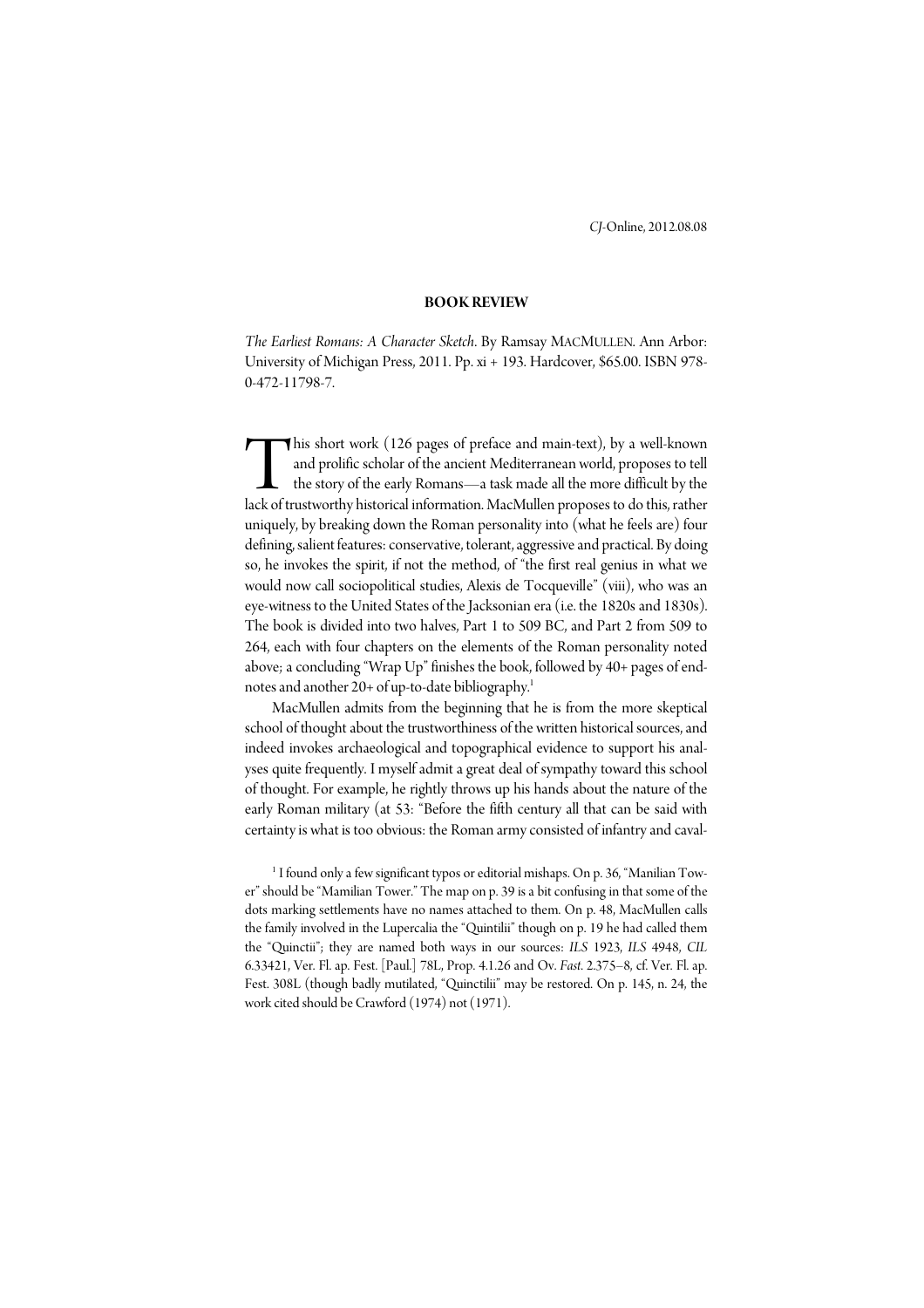2 GARY D. FARNEY

ry …"). But he also has an excellent, critical analysis of early Roman armor, weapons and fighting-style (103–4). Furthermore, he correctly questions the census figures for early Rome, though, importantly, not the census itself (101–2).

 Unfortunately, this does not prevent MacMullen from following the historical tradition in main at points, even when there is no supporting material evidence. This is a trap that many "skeptics" have fallen into: decrying the uncritical use of the written source material without ever explicating a methodology for when and how one ought to approach information only carried in literary sources like (say) Livy. For example, MacMullen accepts not only that the story of the immigration of the first Claudius and his retinue to Rome right after the beginning of the Republic to be more or less true (based solely on literary sources, which are not united in their details<sup>2</sup>), but that it must mean that Rome already possessed *ager publicus* by that point in their history to be distributed to these proto-Claudii (48–9). There is also his acceptance of the so-called "Struggle of the Orders," also only known from our literary sources (70–5 and 98ff.; at 98: "These success were won without bloodshed or other great risks … and, since the tribunate and assembly are fixtures in subsequent history and their origin is not placed in any other moment, the outline of these events may be accepted as fact.").

 MacMullen is also not immune to various common assumptions, increasingly called into question, about the nature of early Rome. For instance, he falls into the common trap of assuming that religious rites and practices are windows into Rome's remote past since their "conservative" personality compelled the Romans to keep all of these things unchanged, even when they no longer understood their purpose or even the archaic Latin which they spoke during certain rituals (8ff.). The only problem with this old idea is often that, where we *can* see rituals diachronically, they *do* change quite remarkably in their practice and meaning: e.g., the cult of Anna Perenna and the Lupercalia Festival.<sup>3</sup> Another common sentiment about early Rome that MacMullen espouses is that Rome must have come to Greek culture only through "a more or less Etruscanized translation," even as he admits that there is more Greek than Etruscan in early Roman material culture (24).

3 T. P. Wiseman, *Unwritten Rome* (Exeter 2008) 18–22, 77–8.

<sup>2</sup> B. J. Kavanaugh, "The Admission of the Claudian Family to Rome," *AHB* 4 (1990) 129-132.